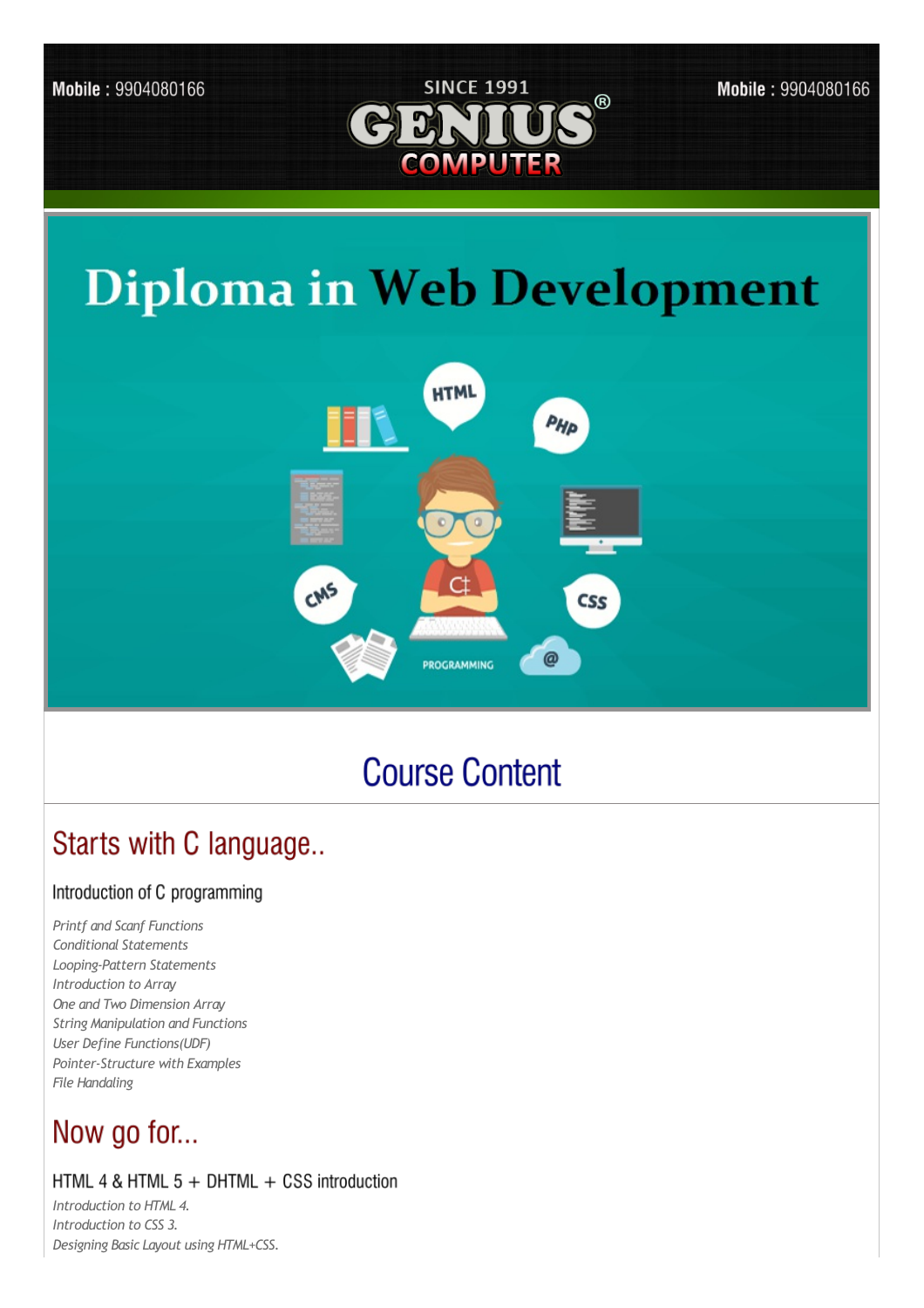*Editing existing Layout of HTML+CSS. Javascript combination with HTML+CSS call DHTML. Creating Full/Semi Responsive website using HTML 5. Create Layout for Mobile, Tablet also. Create 3 to 4 Layouts using HTML 5.*

#### Javascript  $+$  JQuery

*Introduction to Javascript. Client-side validation using Javascript. Introduction to JQUERY. Howand Where to replace JQuery with Javascript.*

### Then...

#### CORE PHP + MySQL Basic

*Basic Functions - Statements. Database Connectivity - ODBC MySQL Connectivity GET-POST method Cycle - Insert-Modify-Delete-View(CRUD operation)*

#### OOPs + Cookies + Advance concepts

*Intro. to OOPs. Class-Inheritance-Interface. Constructor-Practical Use. Session Cookie- Client side Cookies. Dynamic Report using MySQL. File Upload - Image processing. Regular Expression for Searching and Filteration. Use of Multiple Drop-down. Encryption - Decryption, Error Handling - Custom Excep. E-mail with attachment Use of Stored Procedure. Advance Paging Report*

#### **XML**

*DOM & SAX. Standard Reading & Writing XML file DB to XML & XML to DB*

#### **Web Service**

*Introduction to web service SOAP web service - Example. JSON web service - Example.*

#### A.IAX

*Introduction to AJAX. XML HTTP REQUEST object. Ajax with Array data. Ajax with Database. Ajax with XML data. Indepth Knowledge on AJAX*

#### OOPs - POP Library

*nclude - Require Statement Library - Function based (POP)- Old Technique Library - OOPs based - NewTechnique Introduction to MVC ( Model-View-Controller ). Developing using MVC.*